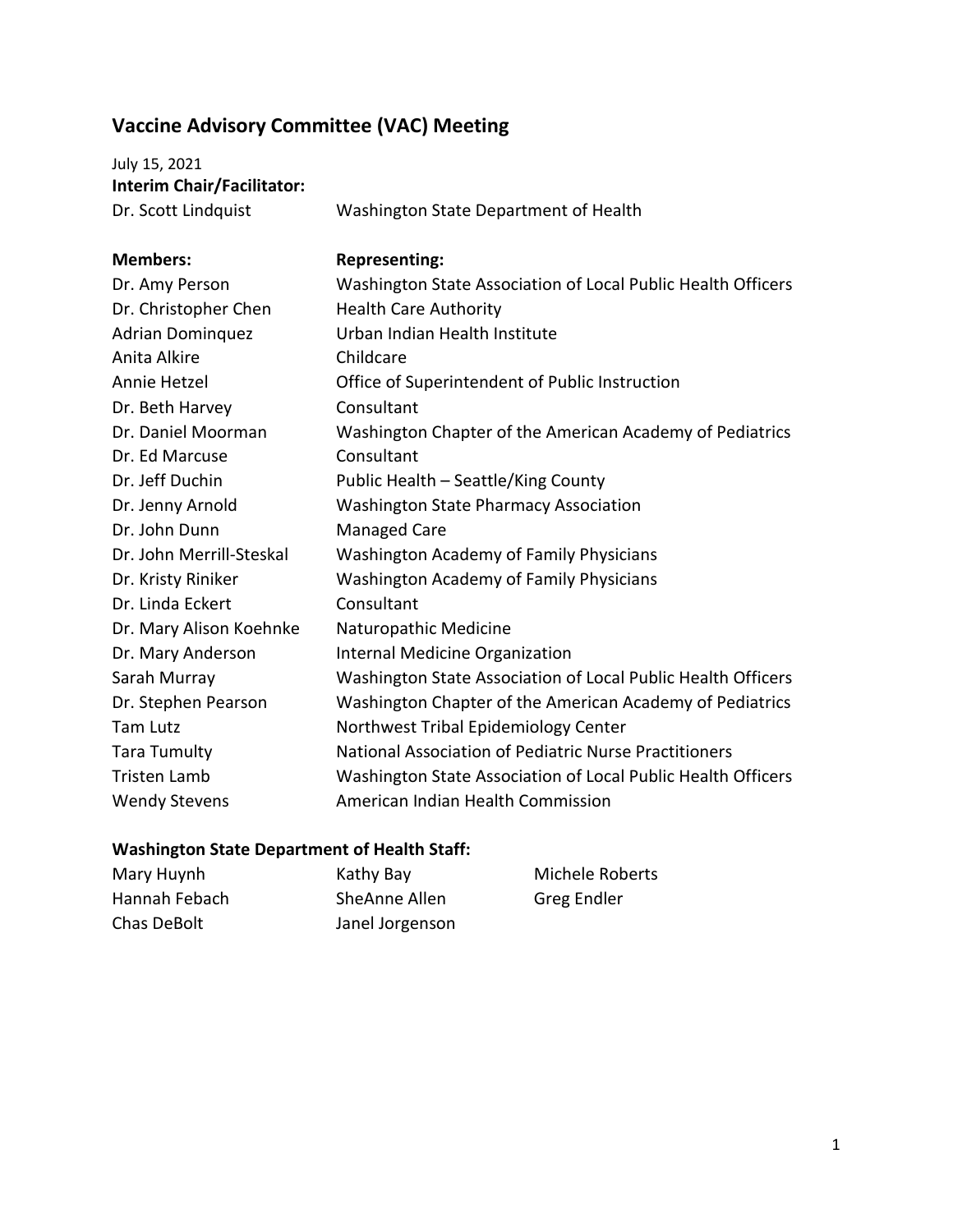| <b>Topic</b>                      | <b>Presented Information</b>                                                         |
|-----------------------------------|--------------------------------------------------------------------------------------|
| <b>Welcome and</b>                | Michele Roberts welcomed the committee members, including the two new                |
| <b>Introductions</b>              | members Dr. Riniker and Dr. Merrill-Steskal, she also gave an overview of            |
|                                   | meeting expectations and processes.                                                  |
| <b>Michele Roberts</b>            |                                                                                      |
| <b>Land Acknowledgement</b>       | Michele provided a land acknowledgement.                                             |
|                                   |                                                                                      |
| <b>Michele Roberts</b>            |                                                                                      |
| <b>Conflict of Interest &amp;</b> | Hannah read the VAC Conflict of Interest Policy. No conflicts were declared by       |
| <b>Approval of Previous</b>       | any member of the VAC.                                                               |
| <b>Meeting Minutes</b>            |                                                                                      |
|                                   | The minutes from the April 15th, 2021 meeting were approved.                         |
| <b>Michele Roberts</b>            |                                                                                      |
| <b>COVID-19 Vaccine</b>           | SheAnne provided a brief update on a few key pieces of the vaccine response:         |
| <b>Response Director</b>          | As of July 15, 2021, 70% of Washington's population ages 16 and up have<br>$\bullet$ |
| <b>Update</b>                     | received at least one COVID-19 vaccine dose. Almost 8 million doses of               |
|                                   | COVID 19 vaccine have been given out to nearly 4.3 million people.                   |
| <b>SheAnne Allen</b>              | The Washington vaccine lottery wrapped up July 14, 2021; it resulted in<br>$\bullet$ |
|                                   | 17,000-39,000 additional COVID-19 vaccinations from June 3rd - June                  |
|                                   | 22 <sup>nd</sup> . The state saw a 24% increase in COVID-19 vaccinations in          |
|                                   | comparison to the projections before the lottery was announced.                      |
|                                   | A Heroes Thanks vaccine lottery will launch July 20, 2021 for those who<br>$\bullet$ |
|                                   | received a vaccination from the Veteran Affairs or a Department of                   |
|                                   | Defense health care facility. The website can be found here.                         |
|                                   |                                                                                      |
|                                   | Weekly allocations are no longer being allotted to providers as of June 24, 2021,    |
|                                   | as there is reliable and consistent supply to meet current COVID-19 vaccine          |
|                                   | demand.                                                                              |
|                                   | Vaccines currently available to order are Pfizer 450 dose vials and                  |
|                                   | Moderna 140 dose vials.                                                              |
|                                   | Johnson & Johnson or Pfizer 1170 dose vials are no longer available to<br>$\bullet$  |
|                                   | order, but providers can visit the Washington Vaccine Advertisement                  |
|                                   | Page and receive Johnson & Johnson vaccine via transfer.                             |
|                                   | Johnson & Johnson vaccine has extended their vaccine expiration date an              |
|                                   | additional 6 weeks.                                                                  |
|                                   |                                                                                      |
|                                   | Efforts to reduce vaccine wastage include implementing the Vaccine                   |
|                                   | Advertisement Page, which lists vaccine doses available within a provider's region   |
|                                   | for transfer.                                                                        |
|                                   | Vaccine wastage may increase because of smaller clinics enrolled that are            |
|                                   | unable to administer all vials in tray, Moderna dose vial size increasing, as        |
|                                   | well as opened vaccine vials with unused doses.                                      |
|                                   | There is a shortage of Pfizer shipping boxes and temperature monitors,<br>$\bullet$  |
|                                   | providers are encouraged to return shippers to Pfizer for reuse.                     |
|                                   |                                                                                      |
|                                   | The Department of Health launched new initiatives to improve COVID-19                |
|                                   | vaccination efforts: Care-A-Van and Power of Providers (POP) initiatives.            |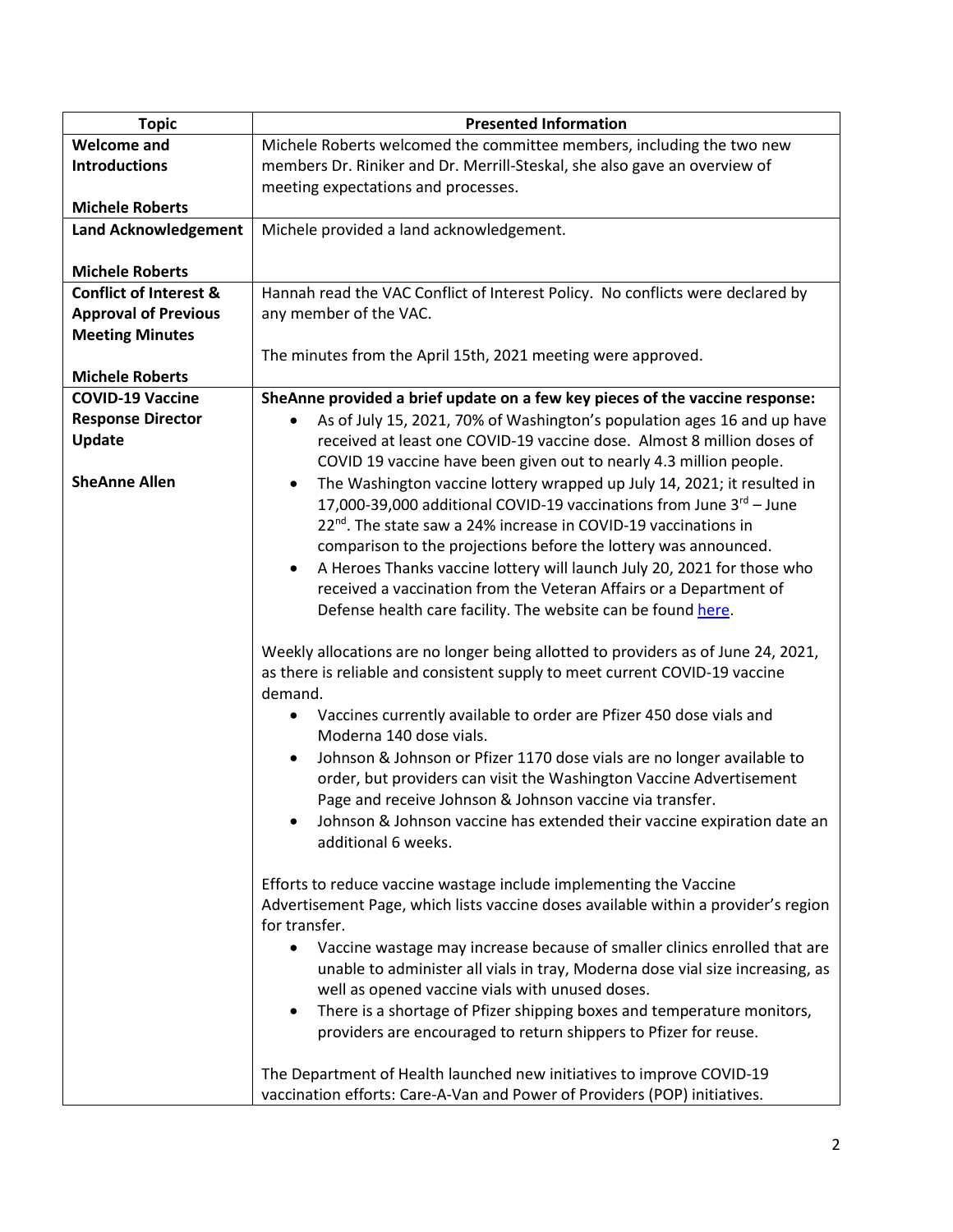|                                  | Care-A-Van is a new mobile COVID-19 vaccination effort. There were 63<br>$\bullet$<br>requests submitted for events June 12 - Sept 24, 2021. As of July 15,<br>2021, 22 requests have been filled.<br>Power of Providers (POP) initiative will launch July 16, 2021 to highlight<br>the important role providers play to encourage vaccinations within their<br>communities. The initiative asks providers to commit to SAVE: asking<br>providers to Seek vaccination status, Ask about their hesitations and<br>provide education, Vaccinate, and Empower to share their status or<br>vaccination experience with their communities.<br>More information on the POP initiative can be found here. |
|----------------------------------|----------------------------------------------------------------------------------------------------------------------------------------------------------------------------------------------------------------------------------------------------------------------------------------------------------------------------------------------------------------------------------------------------------------------------------------------------------------------------------------------------------------------------------------------------------------------------------------------------------------------------------------------------------------------------------------------------|
| <b>Post Vaccination</b>          | Chas gave a brief update on myocarditis:                                                                                                                                                                                                                                                                                                                                                                                                                                                                                                                                                                                                                                                           |
| <b>Myocarditis/Pericarditis</b>  | Due to clustering in myocarditis cases in April and May 2021, the WA<br>$\bullet$                                                                                                                                                                                                                                                                                                                                                                                                                                                                                                                                                                                                                  |
|                                  | Department of Health requested assistance from CDC to develop a                                                                                                                                                                                                                                                                                                                                                                                                                                                                                                                                                                                                                                    |
|                                  | collaborative response team to investigate suspected cases of                                                                                                                                                                                                                                                                                                                                                                                                                                                                                                                                                                                                                                      |
|                                  | myocarditis/pericarditis that were temporally associated with receipt of<br>COVID-19 vaccines.                                                                                                                                                                                                                                                                                                                                                                                                                                                                                                                                                                                                     |
|                                  | By June 11, 2021, there were 97 potential cases of myocarditis,<br>$\bullet$                                                                                                                                                                                                                                                                                                                                                                                                                                                                                                                                                                                                                       |
|                                  | pericarditis, or myopericarditis that were reported to public health<br>entities in Washington.                                                                                                                                                                                                                                                                                                                                                                                                                                                                                                                                                                                                    |
|                                  | Current clinical review status includes 97 reported cases with 78 verified.                                                                                                                                                                                                                                                                                                                                                                                                                                                                                                                                                                                                                        |
|                                  | Within these cases, 48 cases met myocarditis or pericarditis case criteria,                                                                                                                                                                                                                                                                                                                                                                                                                                                                                                                                                                                                                        |
|                                  | 23 did not meet case criteria, and 7 cases are awaiting cardiologist expert                                                                                                                                                                                                                                                                                                                                                                                                                                                                                                                                                                                                                        |
|                                  | review.                                                                                                                                                                                                                                                                                                                                                                                                                                                                                                                                                                                                                                                                                            |
|                                  | Overall, there was not a significant trend of myocarditis within the year.                                                                                                                                                                                                                                                                                                                                                                                                                                                                                                                                                                                                                         |
|                                  | Next steps were discussed, including continued monitoring of reported                                                                                                                                                                                                                                                                                                                                                                                                                                                                                                                                                                                                                              |
|                                  | cases, quality control and the possibility of published manuscripts.                                                                                                                                                                                                                                                                                                                                                                                                                                                                                                                                                                                                                               |
| <b>Flu Preparations for Fall</b> | Janel gave a brief update on the 2021-2022 influenza season:                                                                                                                                                                                                                                                                                                                                                                                                                                                                                                                                                                                                                                       |
|                                  | The Department of Health prebooked 650,000 flu vaccines for flu season                                                                                                                                                                                                                                                                                                                                                                                                                                                                                                                                                                                                                             |
| Janel Jorgenson                  | planning. There was a decrease in flu multidose vials ordered.                                                                                                                                                                                                                                                                                                                                                                                                                                                                                                                                                                                                                                     |
| <b>Greg Endler</b>               | Flu vaccine will be available for providers to order in mid-late August.                                                                                                                                                                                                                                                                                                                                                                                                                                                                                                                                                                                                                           |
|                                  | There are 188-200 million projected doses in the United States for 2021-                                                                                                                                                                                                                                                                                                                                                                                                                                                                                                                                                                                                                           |
|                                  | 2022 influenza season.                                                                                                                                                                                                                                                                                                                                                                                                                                                                                                                                                                                                                                                                             |
|                                  | Greg gave a brief update on Flu communications campaign planning:                                                                                                                                                                                                                                                                                                                                                                                                                                                                                                                                                                                                                                  |
|                                  | 2021-2022 Flu campaign is similar to last year's theme of "Knock Out<br>Flu".                                                                                                                                                                                                                                                                                                                                                                                                                                                                                                                                                                                                                      |
|                                  | Strategy and messaging address key areas: mobility and socialization,<br>$\bullet$                                                                                                                                                                                                                                                                                                                                                                                                                                                                                                                                                                                                                 |
|                                  | barriers to vaccination, and behavior change. The campaign has the                                                                                                                                                                                                                                                                                                                                                                                                                                                                                                                                                                                                                                 |
|                                  | communication goals of awareness, engagement, and education.                                                                                                                                                                                                                                                                                                                                                                                                                                                                                                                                                                                                                                       |
|                                  | Campaign prioritizes underserved and most at-risk populations.<br>$\bullet$                                                                                                                                                                                                                                                                                                                                                                                                                                                                                                                                                                                                                        |
|                                  |                                                                                                                                                                                                                                                                                                                                                                                                                                                                                                                                                                                                                                                                                                    |
| <b>Strategies to Increase</b>    | Kathy and Greg gave a brief update on childhood immunization numbers for                                                                                                                                                                                                                                                                                                                                                                                                                                                                                                                                                                                                                           |
| Childhood                        | routine immunizations and strategies to increase childhood immunization rates:                                                                                                                                                                                                                                                                                                                                                                                                                                                                                                                                                                                                                     |
| <b>Immunization Numbers</b>      | Washington State throughout the pandemic has been behind in routine<br>$\bullet$                                                                                                                                                                                                                                                                                                                                                                                                                                                                                                                                                                                                                   |
|                                  | childhood immunizations but we are starting to see an increase in rates in                                                                                                                                                                                                                                                                                                                                                                                                                                                                                                                                                                                                                         |